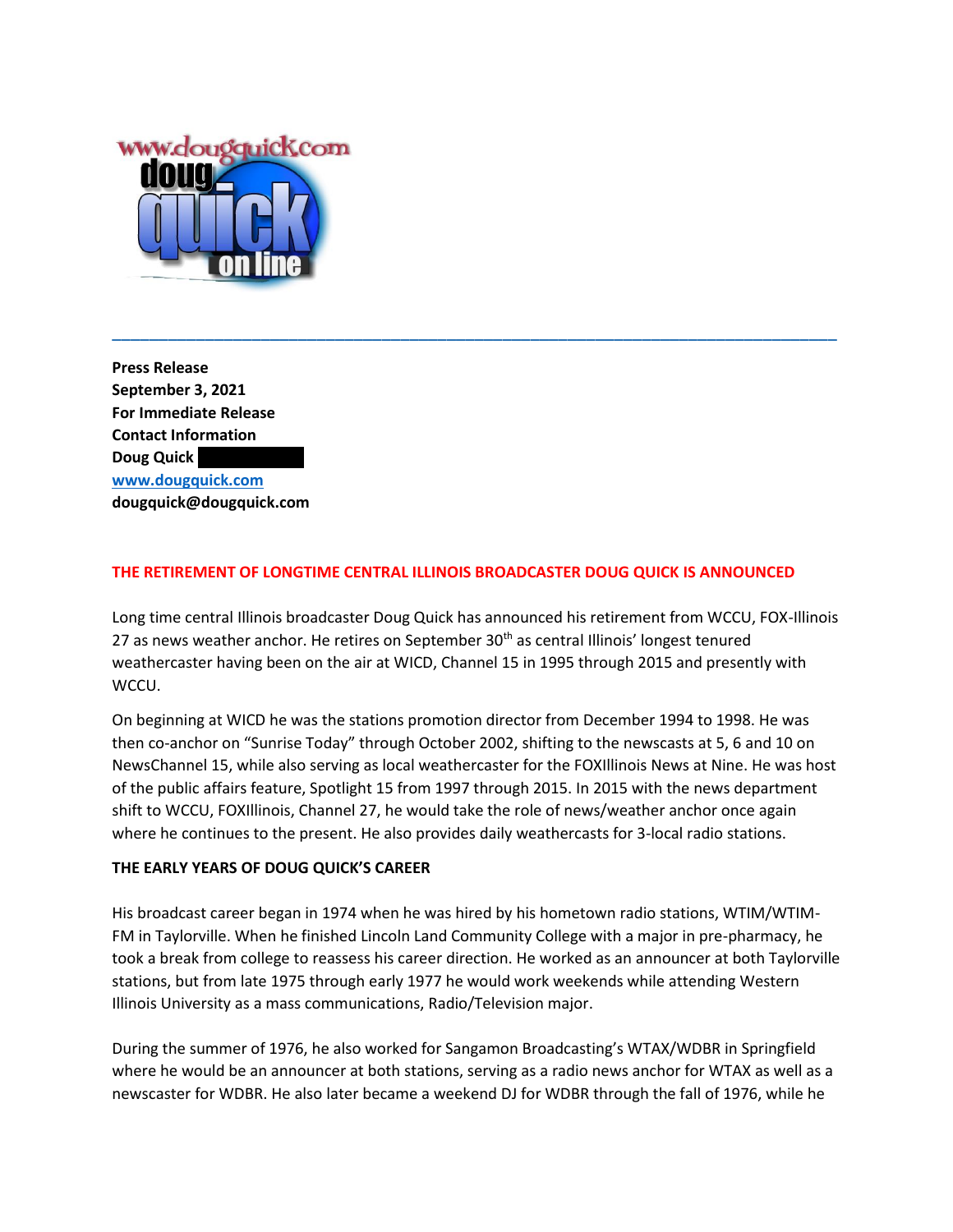continued as a student at WIU, he co-anchored a newscast for the campus TV station, and was an announcer at WIUM(FM) campus radio station.

At the end of his time at WIU he returned to Taylorville to work as a program director for WEEE and supervised a format flip to Top-40. He would also serve as the stations account executive through early September 1977.

In mid-September of 1977, he would return to work for Sangamon Broadcasting with their purchase of WDAN/WMBJ in Danville, Illinois. He and others worked to flip the format of WMBJ to Top-40 with a call letter change to WDNL. He would remain with the Danville stations for most of 25 years as announcer/DJ, sales executive, sales manager and eventually became general manger in 1989 through 1992. He worked through two ownership changes from Sangamon to Majac in 1987, then to Neuhoff Broadcasting in 1991.

He did have a short stint in Decatur at WDZ/WDZQ during 1979 where he was an announcer/DJ at WDZ and account executive for both stations. He returned in late 1979 to WDAN/WDNL to continue his time there through 1992.

In 1993, he would be the first station manager at Danville's WWDZ(FM) now K-Rock as well as the voice of "The Eagle" 96.1FM in Champaign leaving that broadcast group to return in 1994 to WDNL as an announcer/DJ where he would continue through 2002. His time at WDNL also coincided with his hiring in 1994 at WICD, Channel 15.

On staying in the Danville area, Doug stated, "It was always my intention to stay in central Illinois, I didn't want to move from one community to another, plus, when we had kids, I didn't want to move from one school district to another. Both Melissa and I were raised on the edge of our respective hometowns, next to corn fields and went to our respective schools without ever changing. That's what we wanted for our kids."

### **AWARDS**

He was selected by the Mid-America Chapter of the National Television Arts and Sciences as the recipient of the Silver Circle Award. It was awarded to him in St. Louis in October 2013 for his work in documenting the history of local television. In 2017 he was named the Medium Market TV Best News Anchor with the Silver Dome Award from the Illinois Broadcasters Association.

### **OUTSIDE ACTIVITIES**

He is a former director of the First Illinois Credit Union and a former director of the Vermilion County Conservation Foundation. He has also been an active voice-over announcer and commercial talent for ad agencies, local television stations, production houses, industrial videos and has worked with a military contractor to voice military web training videos all from his home studio.

### **CENTRAL ILLINOIS ON-LINE BROADCAST MUSUEM**